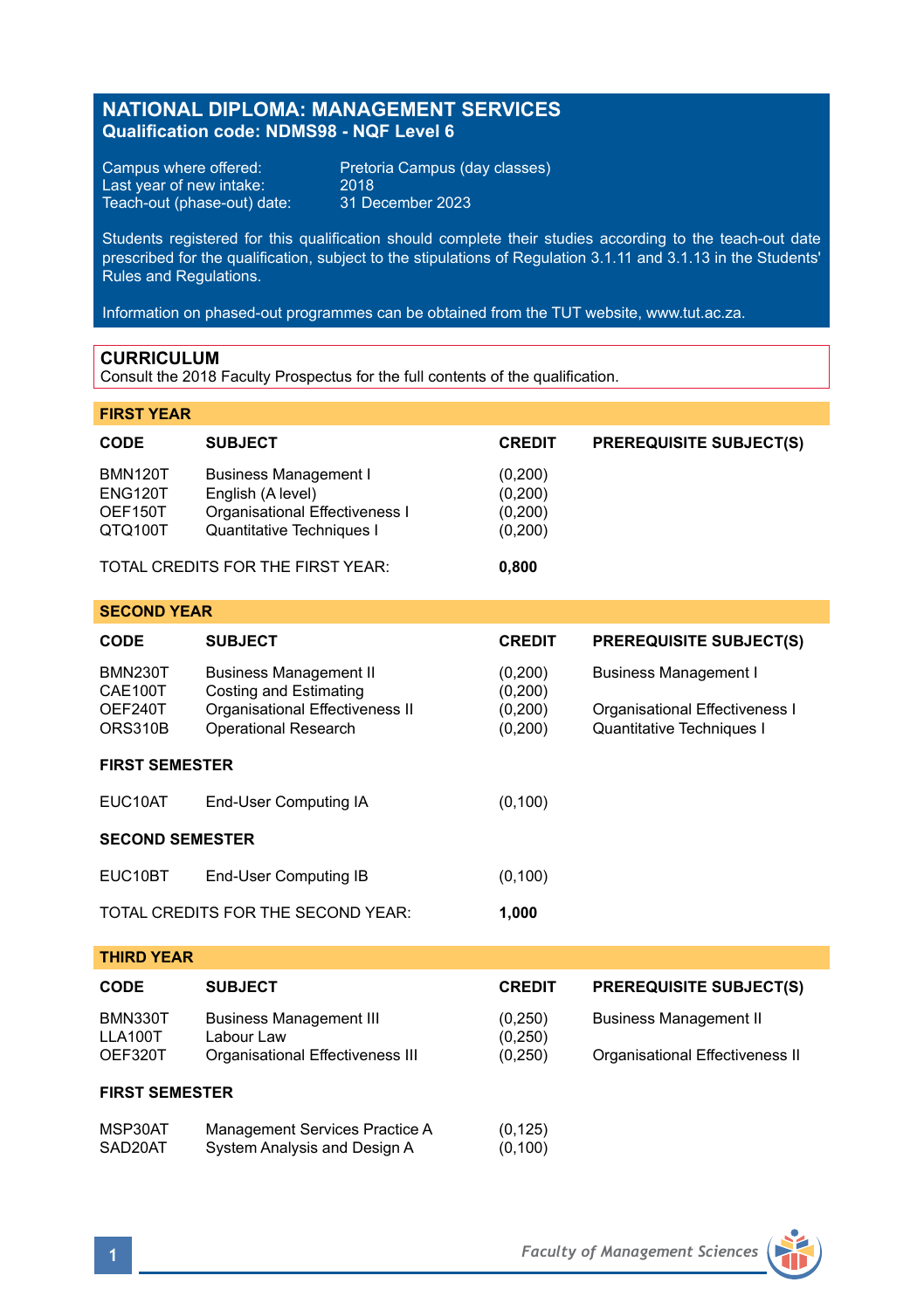# **SECOND SEMESTER**

| MSP30BT<br>SAD20BT | Management Services Practice B<br>System Analysis and Design B | (0, 125)<br>(0, 100) |
|--------------------|----------------------------------------------------------------|----------------------|
|                    | TOTAL CREDITS FOR THE THIRD YEAR:                              | 1.200                |
|                    | TOTAL CREDITS FOR THE QUALIFICATION:                           | 3.000                |

# **SUBJECT INFORMATION (OVERVIEW OF SYLLABUS)**

The syllabus content is subject to change to accommodate industry changes. Please note that a more detailed syllabus is available at the Department or in the study guide that is applicable to a particular subject. At time of publication, the syllabus content was defined as follows:

## **B**

## **BUSINESS MANAGEMENT I (BMN120T) 1 X 3-HOUR PAPER**

*(Subject custodian: Department of Management and Entrepreneurship)*

A focus on the different management functions of business organisations in the South African environment. It describes how managers should manage resources and activities in such a way that organisations can operate as profitably as possible. (Total tuition time: not available)

## **BUSINESS MANAGEMENT II (BMN230T) 1 X 3-HOUR PAPER**

### *(Subject custodian: Department of Management and Entrepreneurship)*

The financial and operations functions are dealt with comprehensively. Financial Management offers students insight into finance theory and practice with emphasis on financial decision making which will increase the value of the business organisation. Financing decisions of investment, financing and working capital management are dealt with. Operations management gives an overview of the activities of the operations function in the manufacturing and services sectors. (Total tuition time: ± 60 hours)

## **BUSINESS MANAGEMENT III (BMN330T) 1 X 3-HOUR PAPER**

## *(Subject custodian: Department of Management and Entrepreneurship)*

Students acquire a basic knowledge of the principles of marketing management and in-depth study of general management. (Total tuition time: ± 60 hours)

## **C**

## **COSTING AND ESTIMATING (CAE100T) 1 X 3-HOUR PAPER**

## *(Subject custodian: Department of Finance and Investment)*

The basic methods and some selected techniques of cost accounting for application in the business environment. Cost elements, material costs, labour costs and overheads, job costing and manufacturing statements. The basic methods to calculate the profitability of a manufacturing concern, depreciation of assets, process costing, standard costing, cost-volume-profit analysis and budgets. (Total tuition time: not available)

## **E**

# **ENGLISH (A LEVEL) (ENG120T) 1 X 3-HOUR PAPER**

# *(Subject custodian: Department of Applied Languages)*

Language acts of the individual (interpretation and analysis of messages, construction of effective messages, improving personal style, oral and body language, questioning and answering techniques). Theory, methods and principles of communication (defining communication and language dynamics, relationship between speaker and listener, principles of effective communication in business, style, register and language techniques, verbal and non-verbal communication, appeal and persuasion). Language acts in industry (communication structures, formulating messages for various purposes and selecting appropriate media, language in problem-solving and decision-making, group communication: written and oral, client and customer relations: written and oral messages, language and media). Language acts in the larger group and society (language and media, intercultural communication, visual codes, graphics and statistics, stereotypes in society, public communication). (Total tuition time: ± 90 hours)

**2** *Faculty of Management Sciences*

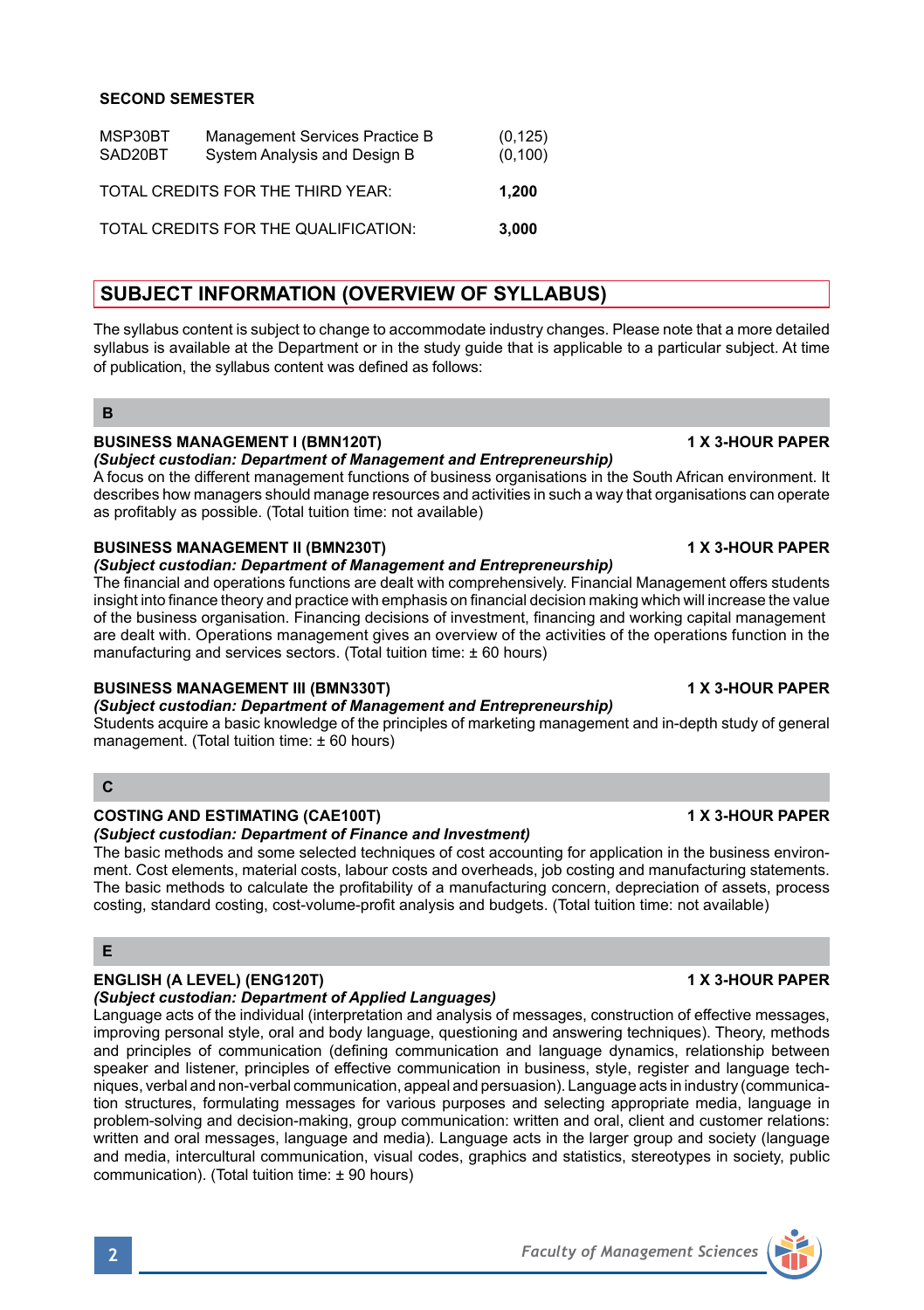# **END-USER COMPUTING IA (EUC10AT) CONTINUOUS ASSESSMENT**

### *(Subject custodian: End User Computing Unit)*

Students have to acquire theoretical knowledge (computing fundamentals) and practical skills as end-users in operating systems and MS Office Suite applications (MS Word, MS Excel and MS PowerPoint) on an introductory level. Students will do online and computer-based tests. The modules are mapped with SAQA and IC3 Essential Skills for Digital Literacy (international certification). (Total tuition time: ± 40 hours)

## **END-USER COMPUTING IB (EUC10BT) CONTINUOUS ASSESSMENT**

*(Subject custodian: End User Computing Unit)*

Students have to acquire practical skills as end-users in MS Office Suite applications (MS Excel Intermediate and MS Access Essentials), graphic design and dealing with the Internet, networks and how to search for information. Students will do online and computer-based tests. The modules are mapped with SAQA and IC3 Essential Skills for Digital Literacy (international certification). (Total tuition time: ± 30 hours)

## **L**

### **LABOUR LAW (LLA100T) 1 X 3-HOUR PAPER** *(Subject custodian: Department of Law)*

Introduction to Law. Common Law. Basic Conditions of Employment Act, 1997 (Act No. 75 of 1997), the Employment Equity Act, 1998 (Act No. 55 of 1998), Unemployment Insurance Act, 2001 (Act No. 63 of 2001), Compensation for Occupational Injuries and Diseases Act, 1993 (Act No. 13 of 1993), Occupational Health and Safety Act, 1993 (Act No. 85 of 1993); and the Skills Development Act, 1998 (Act No. 97 of 1998). A detailed discussion on the Labour Relations which includes freedom of association, organisational rights, collective bargaining overview of dispute resolution, dismissals and strikes. (Total tuition time: +60 hours)

**M**

## **MANAGEMENT SERVICES PRACTICE A (MSP30AT) 1 X 3-HOUR PAPER**

# *(Subject custodian: Department of Operations Management)*

Project management, computer application, productivity accounting and practical projects. (Total tuition time: ± 48 hours)

## **MANAGEMENT SERVICES PRACTICE B (MSP30BT) WORK-INTEGRATED LEARNING**

*(Subject custodian: Department of Operations Management)* Industry-related training as determined by commerce, industry and the University. (No formal tuition)

## **O**

### **OPERATIONAL RESEARCH (ORS310B) 1 X 3-HOUR PAPER**

### *(Subject custodian: Department of Operations Management)*

Linear programming, distribution and assignment problems and network models. Project scheduling, decision theory forecasting queuing models, simulation, inventory control, game theory and simplex method. Practical applications in a management sciences package. (Total tuition time: ± 96 hours)

## **ORGANISATIONAL EFFECTIVENESS I (OEF150T) 1 X 3-HOUR PAPER**

## *(Subject custodian: Department of Operations Management)*

An introduction to the concepts of productivity and work study is given as well as why work study is a valuable tool to management. Method study is presented in detail according to the SREDEDIM steps. Various methods of recording information are discussed and practiced via case studies. The questioning technique is used to design the proposed procedure and workplace layout. After the proposed procedure and workplace layout is designed, time studies, as one of the work quantification techniques, are taught to enable the student to measure the time for the proposed procedure. The student is taught to determine a standard time for procedures and processes. This enables the student to determine savings in terms of time and cost. (Total tuition time: ± 96 hours)

# **ORGANISATIONAL EFFECTIVENESS II (OEF240T) 1 X 3-HOUR PAPER**

# *(Subject custodian: Department of Operations Management)*

Work quantification techniques such as activity sampling, predetermined motion time systems, standard data, and self-recording techniques form part of this subject. Productivity improvement, the implementation of Incentive schemes and planning and control is discussed. The student will be able to calculate different performance ratios and the Objective Matrix as a tool to improve performance is highlighted. (Total tuition time: ± 96 hours)